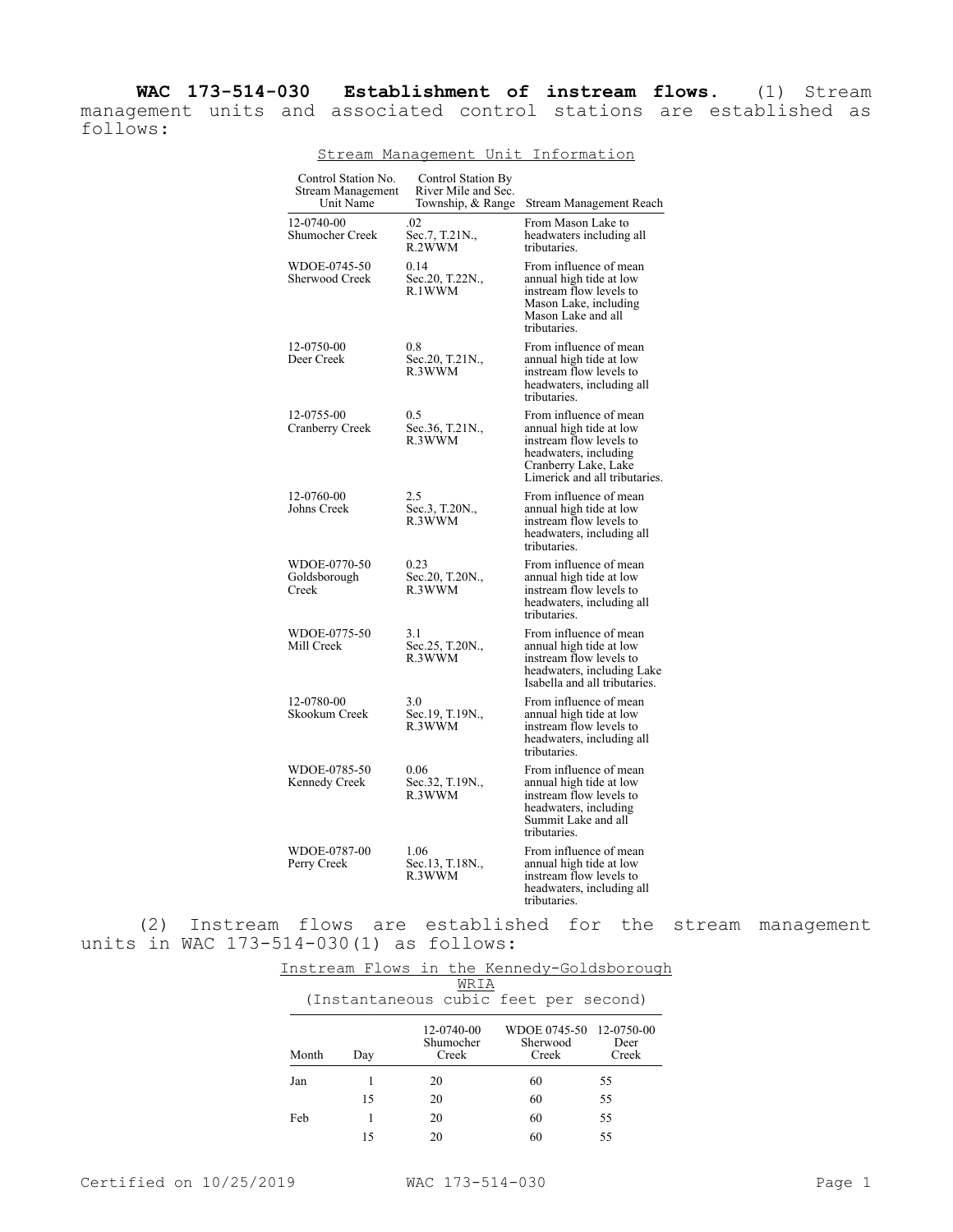| Month | Day          | 12-0740-00<br>Shumocher<br>Creek | WDOE 0745-50<br>Sherwood<br>Creek | 12-0750-00<br>Deer<br>Creek |
|-------|--------------|----------------------------------|-----------------------------------|-----------------------------|
| Mar   | $\mathbf{1}$ | 20                               | 60                                | 55                          |
|       | 15           | 20                               | 60                                | 55                          |
| Apr   | 1            | 20                               | 60                                | 55                          |
|       | 15           | 20                               | 60                                | 46                          |
| May   | $\mathbf{1}$ | 17                               | 48                                | 39                          |
|       | 15           | 14                               | 37                                | 33                          |
| Jun   | $\mathbf{1}$ | 12                               | 29                                | 28                          |
|       | 15           | 10                               | 23                                | 23.5                        |
| Jul   | $\mathbf{1}$ | 8.6                              | 17.5                              | 20                          |
|       | 15           | 7.2                              | 14                                | 20                          |
| Aug   | $\mathbf{1}$ | 6                                | 11                                | 20                          |
|       | 15           | 6                                | 11                                | 20                          |
| Sep   | $\mathbf{1}$ | 6                                | 11                                | 20                          |
|       | 15           | 6                                | 11                                | 20                          |
| Oct   | $\mathbf{1}$ | 6                                | *<br>11                           | *<br>20                     |
|       | 15           | 6                                | 19<br>$\ast$                      | $\ast$<br>20                |
| Nov   | $\mathbf{1}$ | 11                               | *<br>34                           | *<br>33                     |
|       | 15           | 20                               | $\ast$<br>60                      | *<br>55                     |
| Dec   | $\mathbf{1}$ | 20                               | 60                                | 55                          |
|       | 15           | 20                               | 60                                | 55                          |

\*Denotes closure period to all consumptive uses

## Instream Flows in the Kennedy-Goldsborough WRIA

(Cont'd)

(Instantaneous cubic feet per second)

| Month | Day          | 12-0755-00<br>Cranberry<br>Creek | 12-0760-00<br>Johns<br>Creek | WDOE-0770-50<br>Goldsborough<br>Creek |
|-------|--------------|----------------------------------|------------------------------|---------------------------------------|
| Jan   | $\mathbf{1}$ | 50                               | 45                           | 50                                    |
|       | 15           | 50                               | 45                           | 50                                    |
| Feb   | $\mathbf{1}$ | 50                               | 45                           | 50                                    |
|       | 15           | 50                               | 45                           | 85                                    |
| Mar   | $\mathbf{1}$ | 50                               | 45                           | 85                                    |
|       | 15           | 50                               | 45                           | 85                                    |
| Apr   | $\mathbf{1}$ | 50                               | 45                           | 85                                    |
|       | 15           | 40                               | 45                           | 85                                    |
| May   | $\mathbf{1}$ | 31                               | 34                           | $85*$                                 |
|       | 15           | 23.5                             | 26                           | 85<br>*                               |
| Jun   | $\mathbf{1}$ | 18                               | 20                           | 85<br>*                               |
|       | 15           | 14                               | 15.5                         | 69<br>$\ast$                          |
| Jul   | $\mathbf{1}$ | 10.5                             | 12                           | 55<br>$\ast$                          |
|       | 15           | 8                                | 9                            | 52<br>*                               |
| Aug   | $\mathbf{1}$ | 8                                | 7                            | 48<br>*                               |
|       | 15           | 8                                | 7                            | 45<br>*                               |
| Sept  | $\mathbf{1}$ | 8                                | 7                            | 45<br>$\ast$                          |
|       | 15           | 8                                | 7                            | 45<br>*                               |
| Oct   | $\mathbf{1}$ | 8<br>*                           | $\overline{7}$<br>*          | 45<br>*                               |
|       | 15           | 15<br>*                          | $\overline{7}$<br>*          | 50<br>$\ast$                          |
| Nov   | $\mathbf{1}$ | 28<br>*                          | *<br>18                      | 50                                    |
|       | 15           | 50<br>$\ast$                     | 45<br>*                      | 50                                    |
| Dec   | $\mathbf{1}$ | 50                               | 45                           | 50                                    |
|       | 15           | 50                               | 45                           | 50                                    |

\*Denotes closure period to all consumptive uses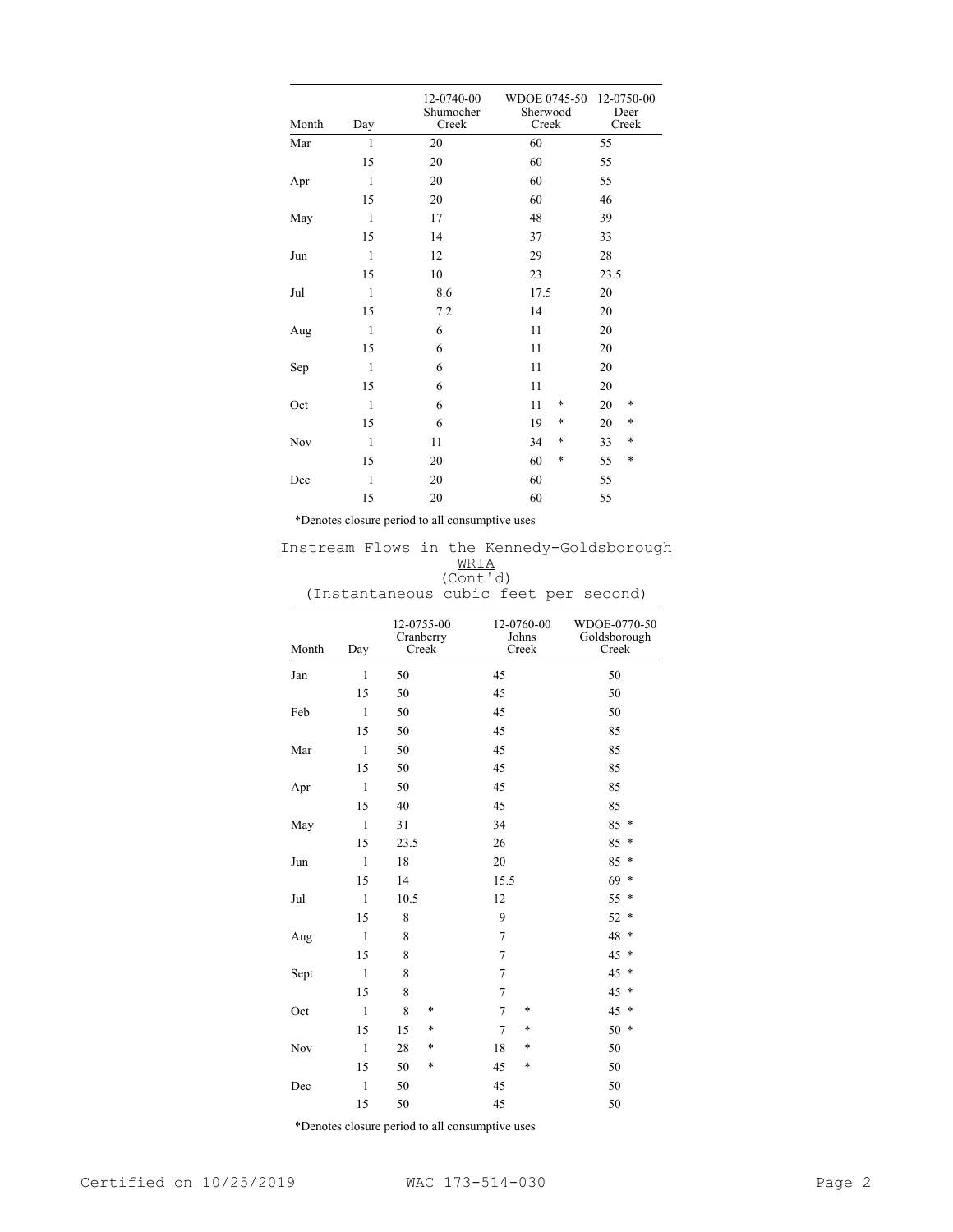| (Instantaneous cubic feet per<br>second) |              |                                         |                                |                                      |                                    |
|------------------------------------------|--------------|-----------------------------------------|--------------------------------|--------------------------------------|------------------------------------|
| Month                                    | Day          | <b>WDOE</b><br>0775-50<br>Mill<br>Creek | 12-0765-00<br>Skookum<br>Creek | WDOE-<br>0785-50<br>Kennedy<br>Creek | WDOE-<br>0787-00<br>Perry<br>Creek |
| Jan                                      | $\mathbf{1}$ | 65                                      | 40                             | 60                                   | 30                                 |
|                                          | 15           | 65                                      | 40                             | 60                                   | 30                                 |
| Feb                                      | $\mathbf{1}$ | 65                                      | 40                             | 60                                   | 30                                 |
|                                          | 15           | 65                                      | 40                             | 60                                   | 30                                 |
| Mar                                      | $\mathbf{1}$ | 65                                      | 40                             | 60                                   | 30                                 |
|                                          | 15           | 65                                      | 40                             | 60                                   | 30                                 |
| Apr                                      | $\mathbf{1}$ | 65                                      | 40                             | 60                                   | 21                                 |
|                                          | 15           | 65                                      | 40                             | 46                                   | 14                                 |
| May                                      | $\mathbf{1}$ | 55                                      | 26<br>*                        | 35<br>*                              | 10<br>*                            |
|                                          | 15           | 46                                      | *<br>16.5                      | 27<br>$\ast$                         | *<br>6.8                           |
| Jun                                      | $\mathbf{1}$ | 40                                      | 11<br>*                        | 20<br>*                              | 4.6<br>*                           |
|                                          | 15           | 33                                      | $\overline{7}$<br>*            | 16<br>*                              | 3.2<br>*                           |
| Jul                                      | $\mathbf{1}$ | 28                                      | 4.6<br>*                       | 12<br>$\ast$                         | *<br>2.2                           |
|                                          | 15           | 24                                      | 3<br>*                         | 9<br>*                               | *<br>1.5                           |
| Aug                                      | 1            | 20                                      | 3<br>$\ast$                    | $\overline{7}$<br>*                  | $\mathbf{1}$<br>*                  |
|                                          | 15           | 20                                      | $\overline{3}$<br>$\ast$       | 7<br>*                               | 1<br>$\ast$                        |
| Sep                                      | $\mathbf{1}$ | 20                                      | $\overline{3}$<br>*            | 7<br>*                               | *<br>1                             |
|                                          | 15           | 20                                      | $\overline{3}$<br>*            | $\overline{7}$<br>*                  | $\mathbf{1}$<br>*                  |
| Oct                                      | $\mathbf{1}$ | 20                                      | $\overline{3}$<br>$\ast$       | 7<br>*                               | $\mathbf{1}$<br>*                  |
|                                          | 15           | 20                                      | 5.6<br>$\ast$                  | 14<br>*                              | *<br>2.5                           |
| Nov                                      | $\mathbf{1}$ | 35                                      | 15                             | 29<br>*                              | 5.4                                |
|                                          | 15           | 65                                      | 40                             | 60<br>*                              | 13                                 |
| Dec                                      | $\mathbf{1}$ | 65                                      | 40                             | 60                                   | 30                                 |
|                                          | 15           | 65                                      | 40                             | 60                                   | 30                                 |

Instream Flows in the Kennedy-Goldsborough WRIA (Cont'd)

## \*Denotes closure period to all consumptive uses

(3) Instream flow hydrographs, as represented in the document entitled "Kennedy-Goldsborough instream resources protection program, figs. 2-7, pgs. 26-28," shall be used for identification of instream flows on those days not specifically identified in WAC 173-514-030(2).

(4) Future consumptive water right permits issued hereafter for diversion of surface water in the Kennedy-Goldsborough WRIA and perennial tributaries shall be expressly subject to instream flows established in WAC 173-514-030 (1) through (3) as measured at the appropriate gage, preferably the nearest one downstream, except from those exempted uses described in WAC 173-514-060 (1) through (3).

(5) Projects that would reduce the flow in a portion of a stream's length (e.g.: Hydroelectric projects that bypass a portion of a stream) will be considered consumptive only with respect to the affected portion of the stream and will be subject to specific instream flow requirements as specified by the department for the bypassed reach notwithstanding WAC 173-514-030 (1) through (3) and 173-514-040 if detailed, project-specific instream flow studies for the bypassed reach, as may be required, demonstrate that a different flow requirement is appropriate. The department may require the project proponent to conduct such studies.

(6) If department investigations determine that withdrawal of groundwater from the source aquifers would not interfere significantly with stream flow during the period of stream closure or with mainte